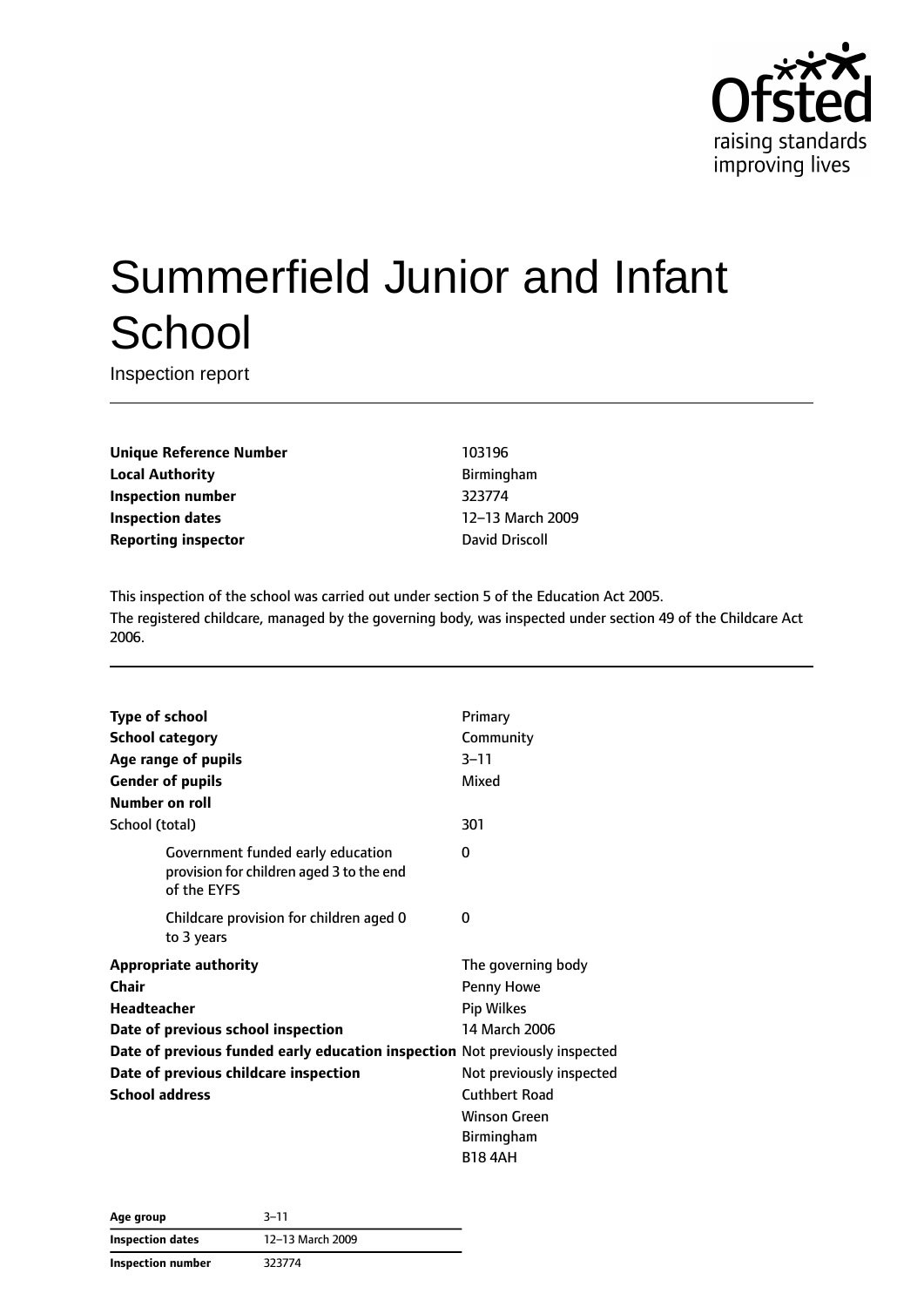**Telephone number** 0121 6752355 **Fax number** 01214 565426

| Age group         | 3–11             |
|-------------------|------------------|
| Inspection dates  | 12-13 March 2009 |
| Inspection number | 323774           |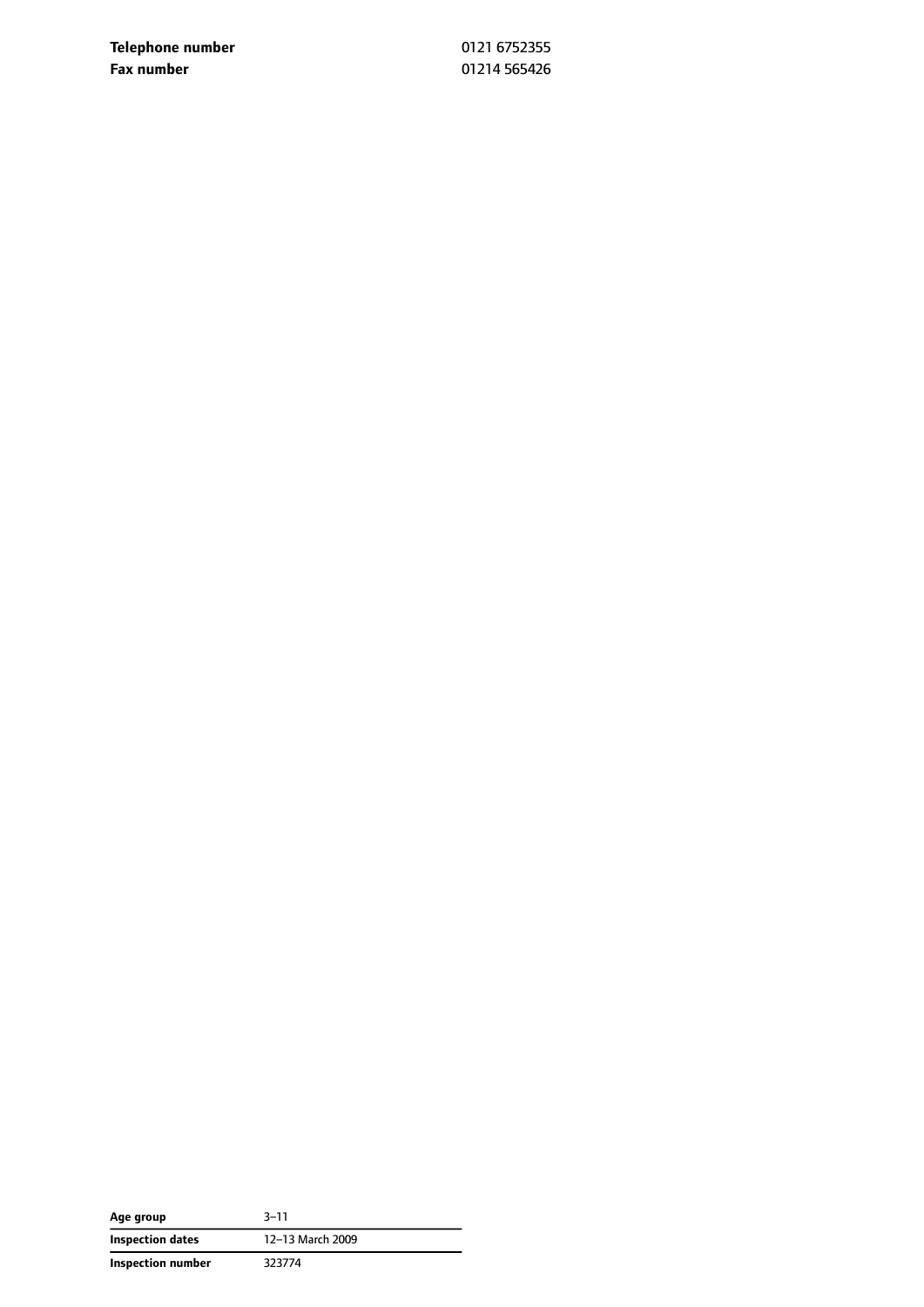.

<sup>©</sup> Crown copyright 2009

Website: www.ofsted.gov.uk

This document may be reproduced in whole or in part for non-commercial educational purposes, provided that the information quoted is reproduced without adaptation and the source and date of publication are stated.

Further copies of this report are obtainable from the school. Under the Education Act 2005, the school must provide a copy of this report free of charge to certain categories of people. A charge not exceeding the full cost of reproduction may be made for any other copies supplied.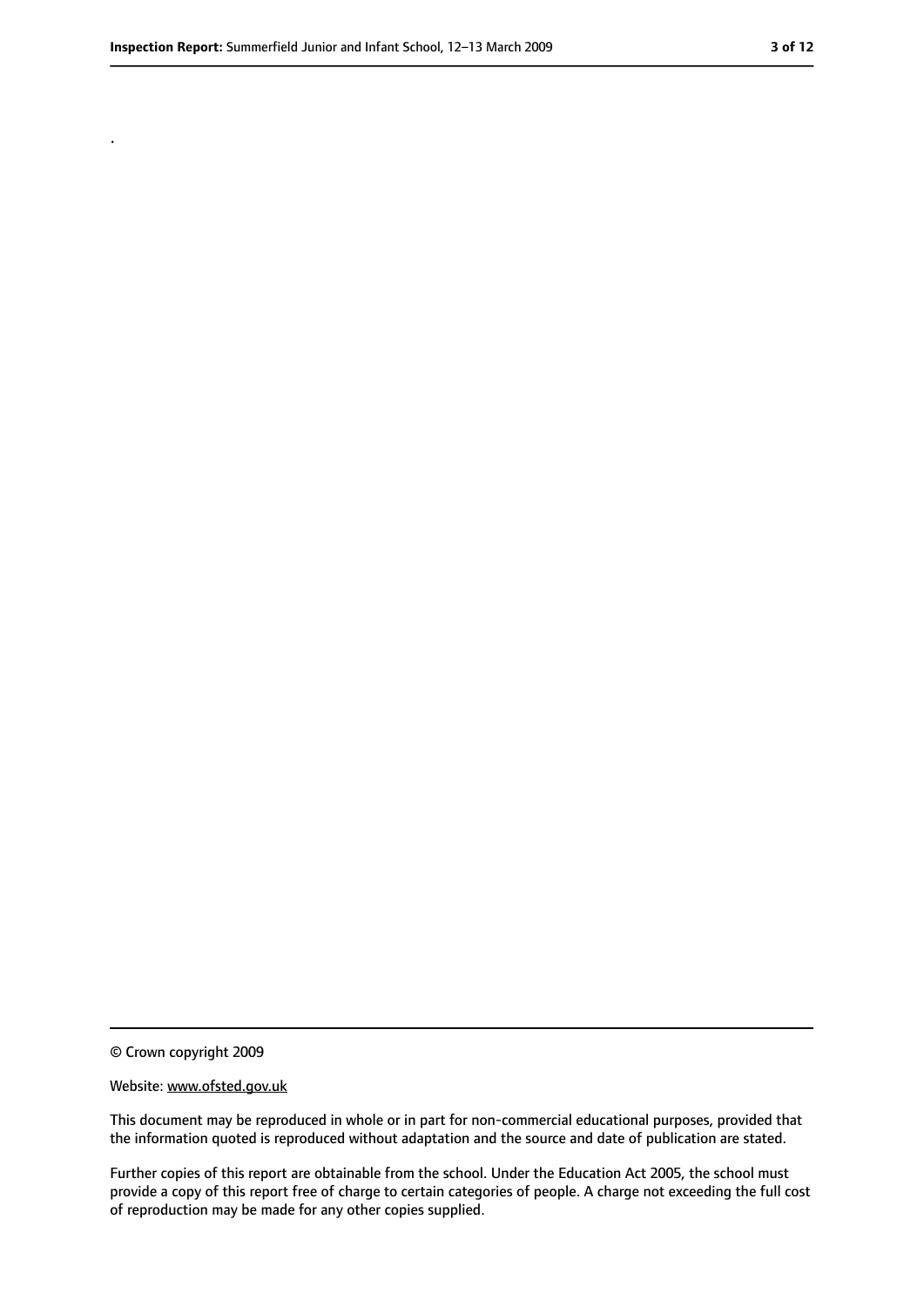# **Introduction**

The inspection was carried out by three additional inspectors.

## **Description of the school**

The very large majority of pupils at Summerfield come from a minority ethnic background. The proportion speaking English as an additional language is well above average, with 25 different languages represented in the school. Around one in three pupils has learning difficulties and/or disabilities, which is well above the national average. The Early Years Foundation Stage includes Nursery and Reception provision.

## **Key for inspection grades**

| Outstanding  |
|--------------|
| Good         |
| Satisfactory |
| Inadequate   |
|              |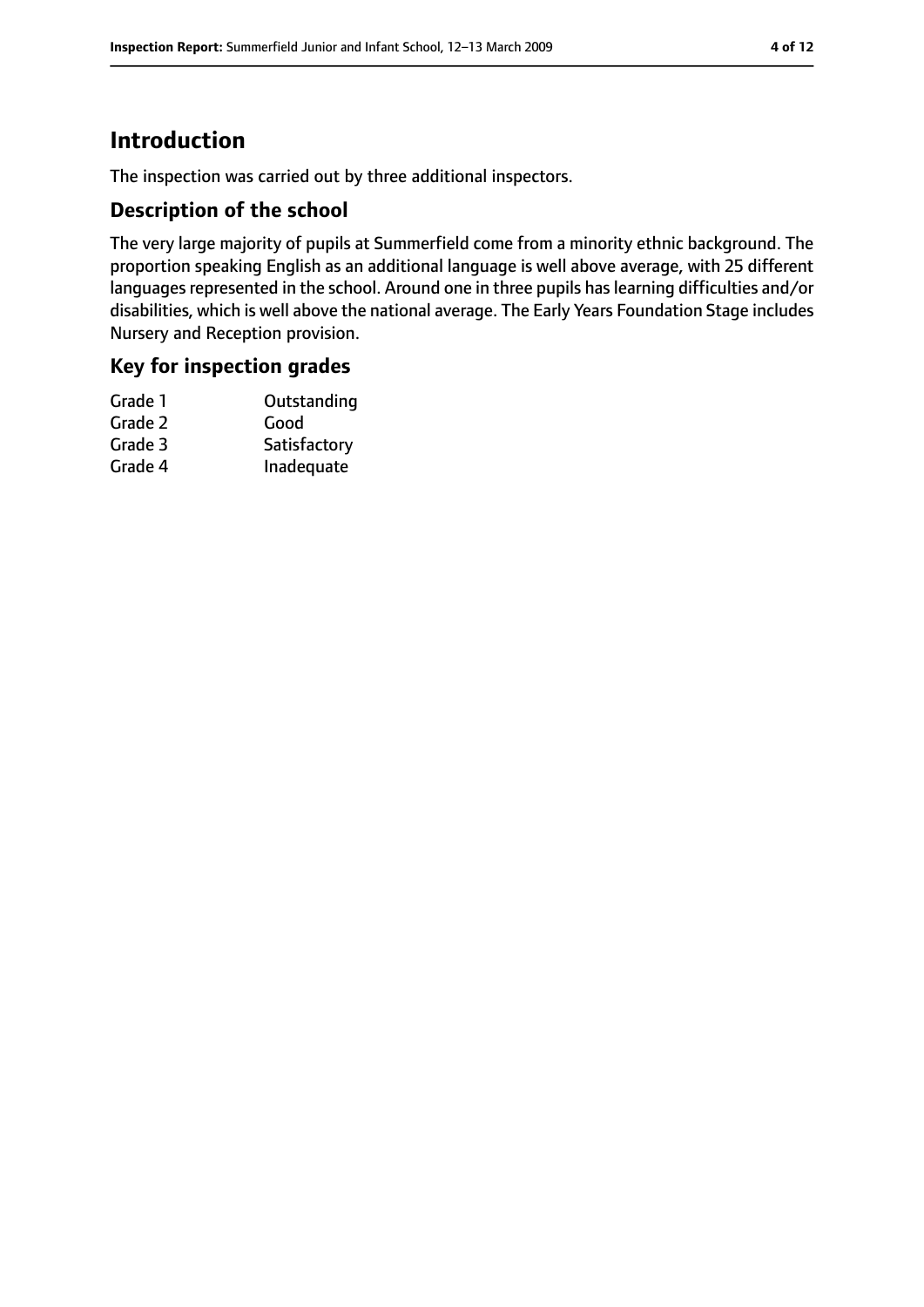# **Overall effectiveness of the school**

#### **Grade: 2**

Summerfield is a good school. It is a harmonious community where staff work hard to ensure that all pupils have equal chances to do well. From low starting points, overall achievement is good. Although standards are below average in English, mathematics and science when pupils leave at Year 6, academic performance has improved a great deal since the school was last inspected. Weaknesses in particular subjects, like mathematics, and within specific ethnic groups, have been successfully targeted. The focused support provided for pupils who speak English as an additional language, or who have learning difficulties and/or disabilities, ensures that they make the same good progress as other pupils.

Pupils' personal development is equally as good as their academic progress and provides an invaluable foundation for their learning in lessons. They are polite and welcoming to visitors, and keen to learn about how others live in other parts of this country and abroad. Pupils get on very well with each other, and develop a good deal of respect and tolerance for different faiths and cultures. A rich and varied curriculum ensures that pupils enjoy coming to school, particularly because they spend a lot of time 'doing things' in lessons. The school provides good care, guidance and support, both pastorally and academically. Pupils' progress is tracked carefully, so that learning mentors, translators, or specialists in learning difficulties can be deployed to help any who are falling behind. Attendance is satisfactory. The school works hard to encourage good attendance, but is not yet analysing attendance data in sufficient depth to identify underlying reasons for persistent absence in order to target support and gain further improvement.

Progress is strongest in Years 1 to 6. Here, activities are closely matched to pupils' needs and abilities. This approach is not as well developed in the Nursery and Reception because assessment is not so strongly focused on what children already know and can do. This shortcoming particularly affects the quality of planning for those activities children select for themselves. As a result, children in the Early Years Foundation Stage make satisfactory, rather than good, progress.

The school has moved on a good deal over the last three years, with rising standards and improving achievement demonstrating a good capacity for further development. The headteacher leads very much from the front and has created a strong team spirit among staff. Monitoring is rigorous and frequent, providing the school with a clear understanding of its strengths and priorities. Governance is satisfactory. Finances are managed well, but governors rely too heavily on the headteacher to provide them with an evaluation of the school's performance.

#### **Effectiveness of the Early Years Foundation Stage**

#### **Grade: 3**

Children enter the Early Years Foundation Stage with much lower than expected attainment, particularly in language and communication. The Nursery and Reception groups are taught together in one large unit and move between the two groups, depending on their activities. This approach provides well for their personal development, providing them with positive attitudes to school life right from the start. Progress in their personal and social skills is good, so that standards in this area are average when children start Year 1. In all other areas of learning, progress is satisfactory. As a result, and given their low starting points, standards are still well below average by the end of Reception.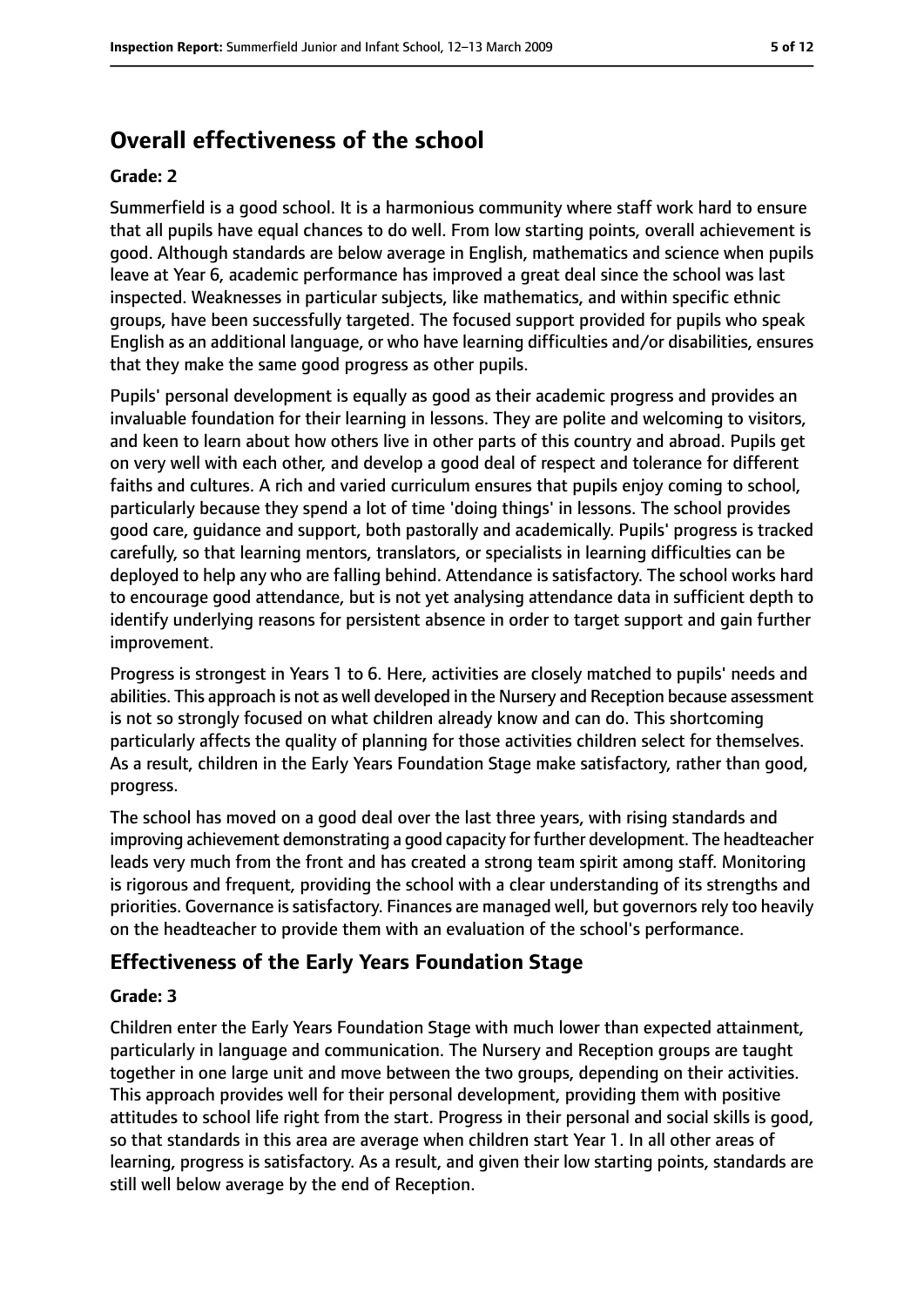Children behave well and the majority enjoy being able to choose their own activities. Children show increasing independence and confidence. They play and work cooperatively together. All staff work well as team to ensure that health and safety procedures are followed, reflecting the good attention paid to care and welfare. Leadership is satisfactory and there is a clear commitment to improve provision. The introduction of a daily phonics lesson and the 'Forest School' are helping to improve the progress that children make, especially in their speaking and listening skills. Those pupils learning to speak English for the first time benefit from strong bilingual support, giving them emerging confidence with this new language in preparation for later learning. Detailed planning takes place for adult-led activities, but is more limited for those activities which the children choose for themselves. These shortcomings in planning occur because children's learning is not always assessed as systematically as it should be to identify the next steps in learning. This means activities do not routinely ensure that children build on their previous experiences. Children have regular access to the outdoor area, but the school is well aware that this space is not as well developed as the indoor environment.

# **What the school should do to improve further**

- Strengthen assessment in the Early Years Foundation Stage so that activities build on children's prior learning, especially those activities children choose for themselves.
- Carry out more detailed analysis of attendance data to identify emerging trends at an earlier stage and ensure accurate reporting of attendance figures.
- Improve the role played by governors in monitoring the work of the school.

# **Achievement and standards**

#### **Grade: 2**

Standards and achievement have improved significantly since the school was last inspected, such that current achievement overall is good. From Year 1 onwards, progress is good in all years. Standards at the end of Year 2 were well below average in 2008, but current standards are better, although still below average. Progress in Years 3 to 6 is also good. Standards at Year 6 are currently below average in English, mathematics and science. These standards are not quite as high asthose of pupils who left in 2008, but there is a much higher proportion of pupils with learning difficulties and/or disabilities in this year's group. In previous years, some groups, such as pupilsfrom a Pakistani background, have made slower progressthan others. The school has worked hard to improve the performance of this and all groups, so that now all make equally good progress.

# **Personal development and well-being**

#### **Grade: 2**

Pupils work hard and are well motivated in lessons, although they sometimes lack self-confidence and rely too heavily on their teachers' encouragement. Pupils behave well, especially in the playground, where their good understanding of how to stay safe becomes apparent as older ones keep a careful eye on others. Pupils possess a strong sense of community. They not only play a good role in the school community, by acting as peer mediators and play leaders, for example, but also know a good deal about what it means to be a good citizen and how others live in different parts of the country. Attendance has improved this year, but is still below average. Pupils have a satisfactory understanding of how to live a healthy lifestyle. Those who eat school dinners put their knowledge into practice by choosing healthy options. However, many packed lunches do not provide a balanced meal as they contain crisps, chocolate and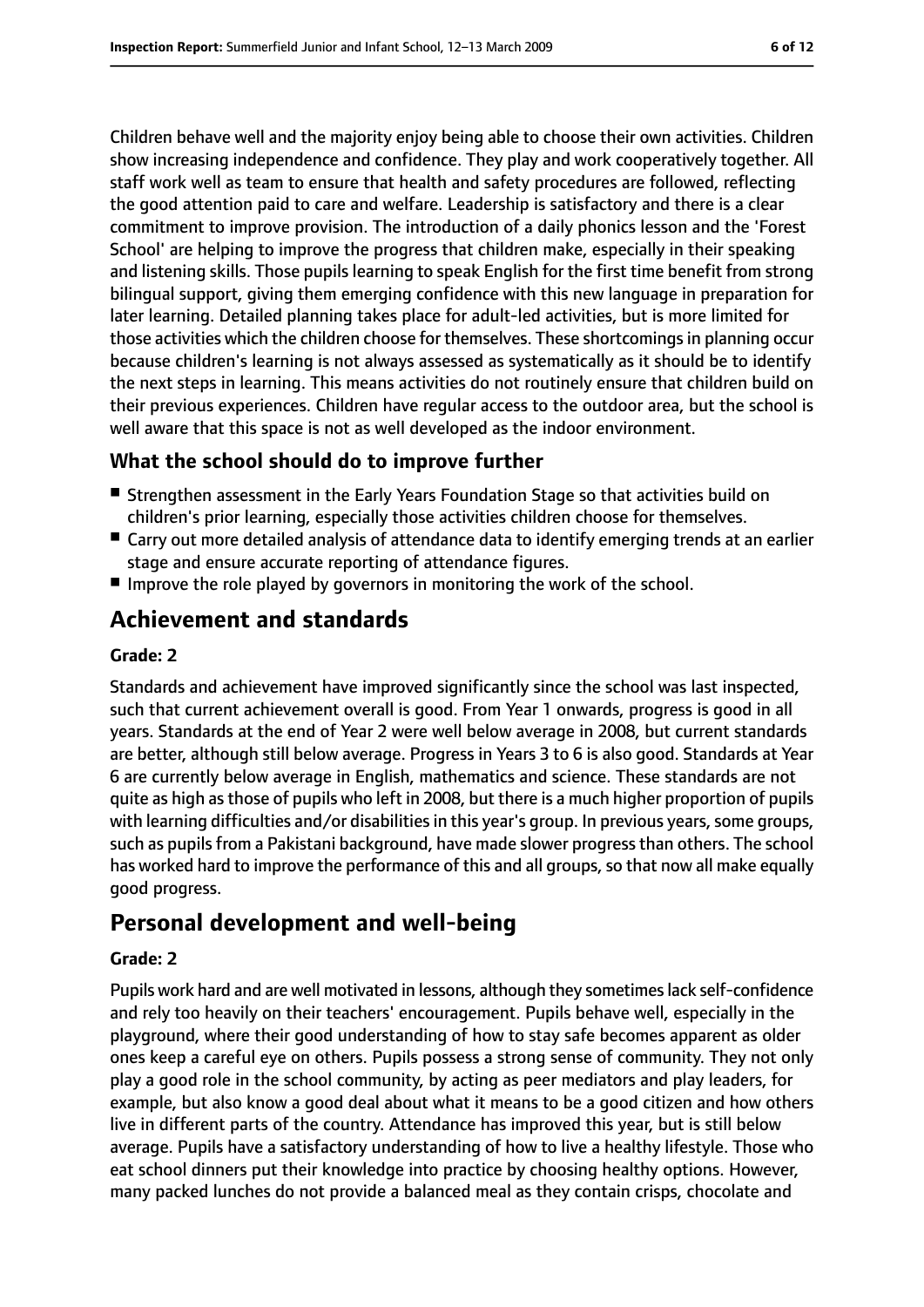sweets, even though this is against school rules. Pupils' strong personal qualities and willingness to persevere, together with their good academic progress and increasing academic skills, stand them in good stead for the future.

# **Quality of provision**

## **Teaching and learning**

#### **Grade: 2**

Despite some shortcomings in the Early Years Foundation Stage, thereafter lessons are consistently well planned, with activities that make pupils think and work hard. In the main, teachers have a very clear idea of individual pupils' strengths and weaknesses, so are able to match activities closely to their abilities. Marking usually provides detailed feedback on pupils' work, but too often checks are not made to ensure that the pupils have carried out corrections or followed the advice given. In all years, teaching assistants and other adults are deployed very well to support individuals or groups of pupils, and are especially good at helping those with learning difficulties and/or disabilities to make good progress. They are equally as demanding as the class teachers, asking questions that help the pupils do activities for themselves, rather than providing too much help.

## **Curriculum and other activities**

#### **Grade: 2**

Pupils say that one of the main reasons for their good enjoyment of school is the way that teachers make learning fun by providing them with lots of practical and stimulating activities. Pupils learned how to follow instructions, for example, by making pancakes on Shrove Tuesday, while at the same time learning about the traditions associated with it. Pupils also enjoy the wide range of enrichment activities, visits and clubs, which are well supported. They learn about different cultures and faiths, including those that are not represented in the school. The new arrangements for teaching numeracy in smaller groups have had a dramatic effect on pupils' progress, improving mathematics from a relative weakness to one of the school's strengths.

#### **Care, guidance and support**

#### **Grade: 2**

Arrangements for promoting the safety of children are good and procedures for Child Protection meet requirements. Systems for tracking pupils' progress, both academically and personally, are good on the whole and strongest in Years 3 to 6. The school is quick to allocate support where it is needed most. Many children are learning English for the first time. The good bilingual support they receive throughout the school ensures they are soon joining in the full range of activities and making equally as good progress as others. The 'mentor' team helps pupils to become more confident and develop their self-esteem. The same team also works effectively with individuals to improve their attendance, although data are not analysed to determine underlying trends in absenteeism in the longer term. Pupils all know their targets and are given good advice as to what they need to do to improve, although this guidance is not always followed up.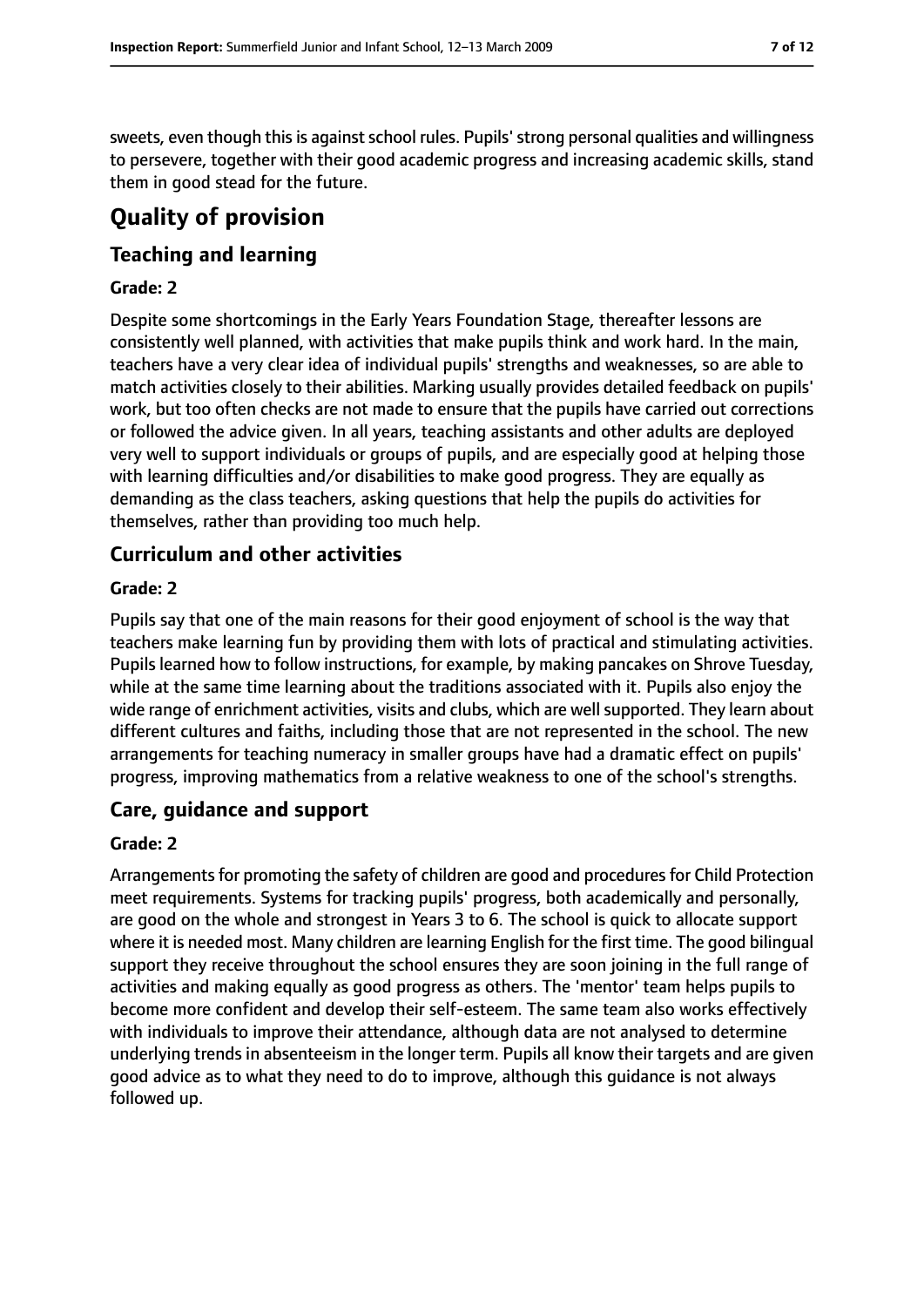# **Leadership and management**

#### **Grade: 2**

The headteacher, her deputy and key members of staff possess a very clear idea of where improvements are needed. Checks on teaching, and especially planning, are thorough and frequent. They identify exactly where lessons can be improved, as well as the approaches that work particularly well. These observations have not been quite as focused in the Early Years Foundation Stage, however, and the school is aware that more time must be allocated to monitoring here. Governors are now being trained in effective monitoring, as they recognised that this was an area of their duties that was not fulfilled as well as others. The school knows that helping parents to help their children learn is a key component for raising standards, so good efforts are made to involve them in the life of the school, and especially so for those parents who are hesitant about coming into school. A booster class for Year 6 pupils was especially well attended by parents for example, so they could see what was expected of pupils in mathematics. The school is well aware of the need to broaden pupils' horizons, and goes to great lengths to help them learn about communities in other parts of Britain and across the globe. Pupils regularly visit schools in rural areas or near the coast, for example, to learn about life for children who do not live in a city.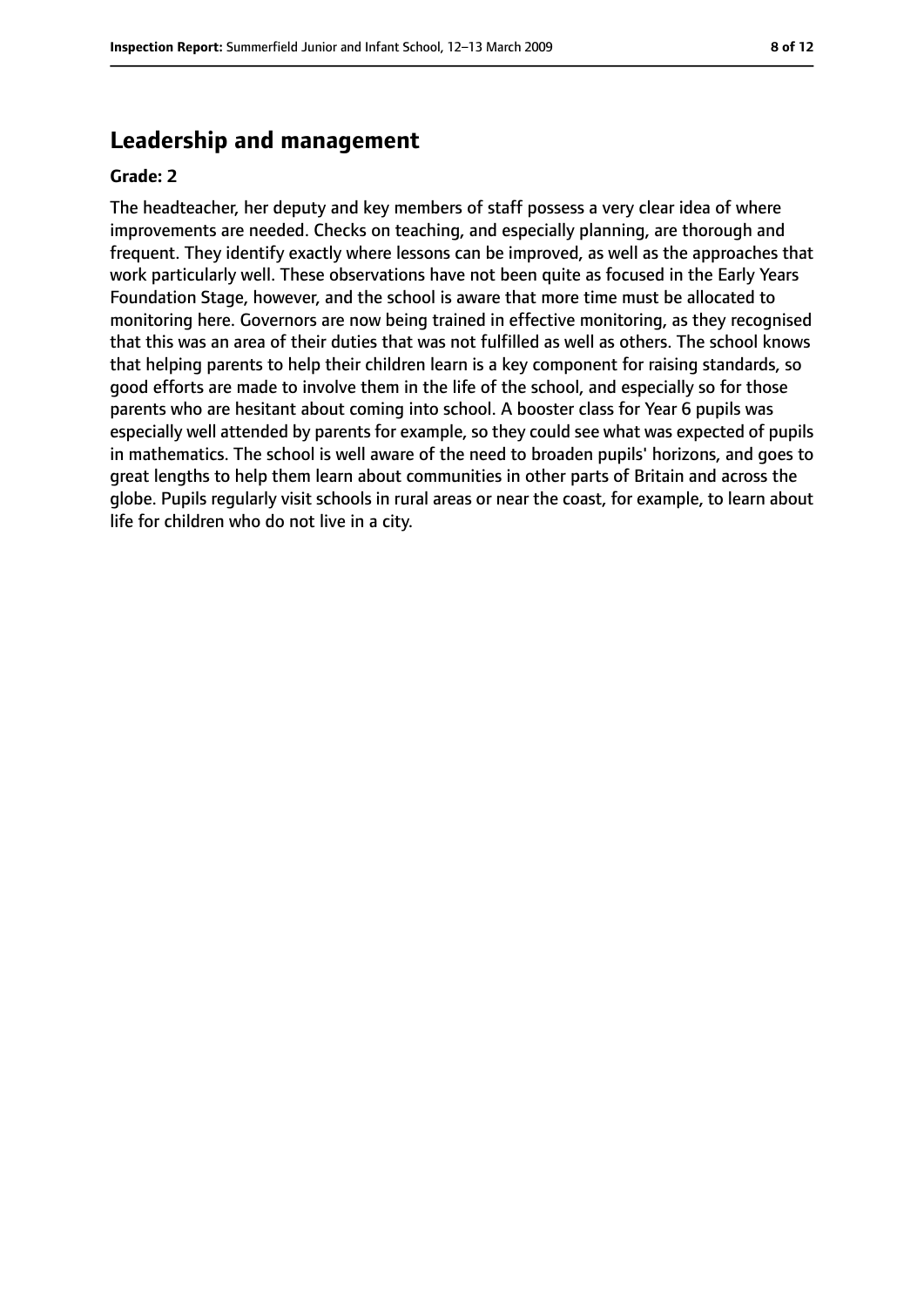**Any complaints about the inspection or the report should be made following the procedures set out in the guidance 'Complaints about school inspection', which is available from Ofsted's website: www.ofsted.gov.uk.**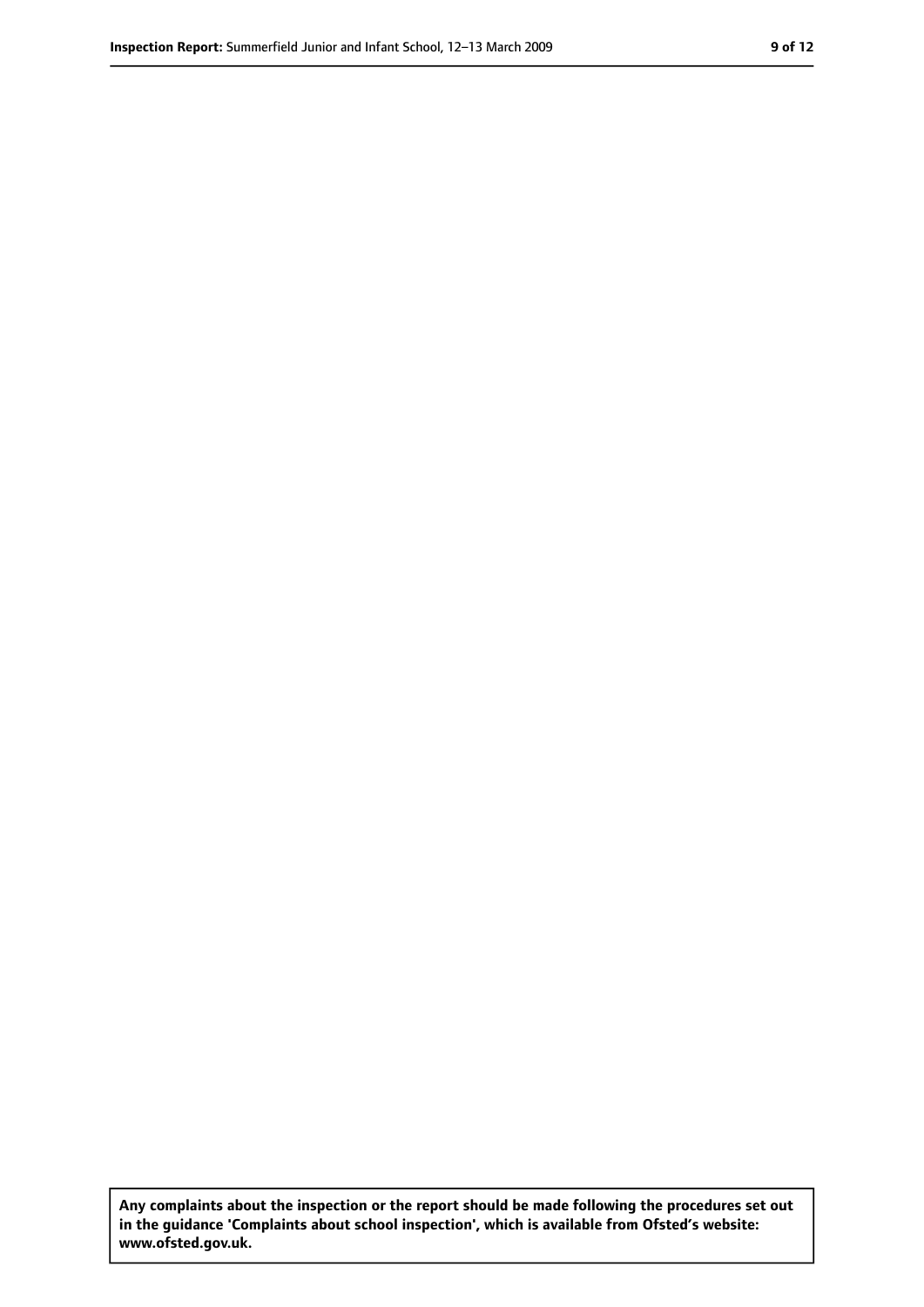# **Inspection judgements**

| Key to judgements: grade 1 is outstanding, grade 2 good, grade 3 satisfactory, and | <b>School</b> |
|------------------------------------------------------------------------------------|---------------|
| arade 4 inadequate                                                                 | Overall       |

## **Overall effectiveness**

| How effective, efficient and inclusive is the provision of<br>education, integrated care and any extended services in meeting the<br>needs of learners? |     |
|---------------------------------------------------------------------------------------------------------------------------------------------------------|-----|
| Effective steps have been taken to promote improvement since the last<br>inspection                                                                     | Yes |
| How well does the school work in partnership with others to promote learners'<br>well being?                                                            |     |
| The capacity to make any necessary improvements                                                                                                         |     |

# **Effectiveness of the Early Years Foundation Stage**

| How effective is the provision in meeting the needs of children in the<br><b>EYFS?</b>       |  |
|----------------------------------------------------------------------------------------------|--|
| How well do children in the EYFS achieve?                                                    |  |
| How good are the overall personal development and well-being of the children<br>in the EYFS? |  |
| How effectively are children in the EYFS helped to learn and develop?                        |  |
| How effectively is the welfare of children in the EYFS promoted?                             |  |
| How effectively is provision in the EYFS led and managed?                                    |  |

## **Achievement and standards**

| How well do learners achieve?                                                                               |  |
|-------------------------------------------------------------------------------------------------------------|--|
| The standards <sup>1</sup> reached by learners                                                              |  |
| How well learners make progress, taking account of any significant variations<br>between groups of learners |  |
| How well learners with learning difficulties and/or disabilities make progress                              |  |

### **Annex A**

<sup>&</sup>lt;sup>1</sup>Grade 1 - Exceptionally and consistently high; Grade 2 - Generally above average with none significantly below average; Grade 3 - Broadly average to below average; Grade 4 - Exceptionally low.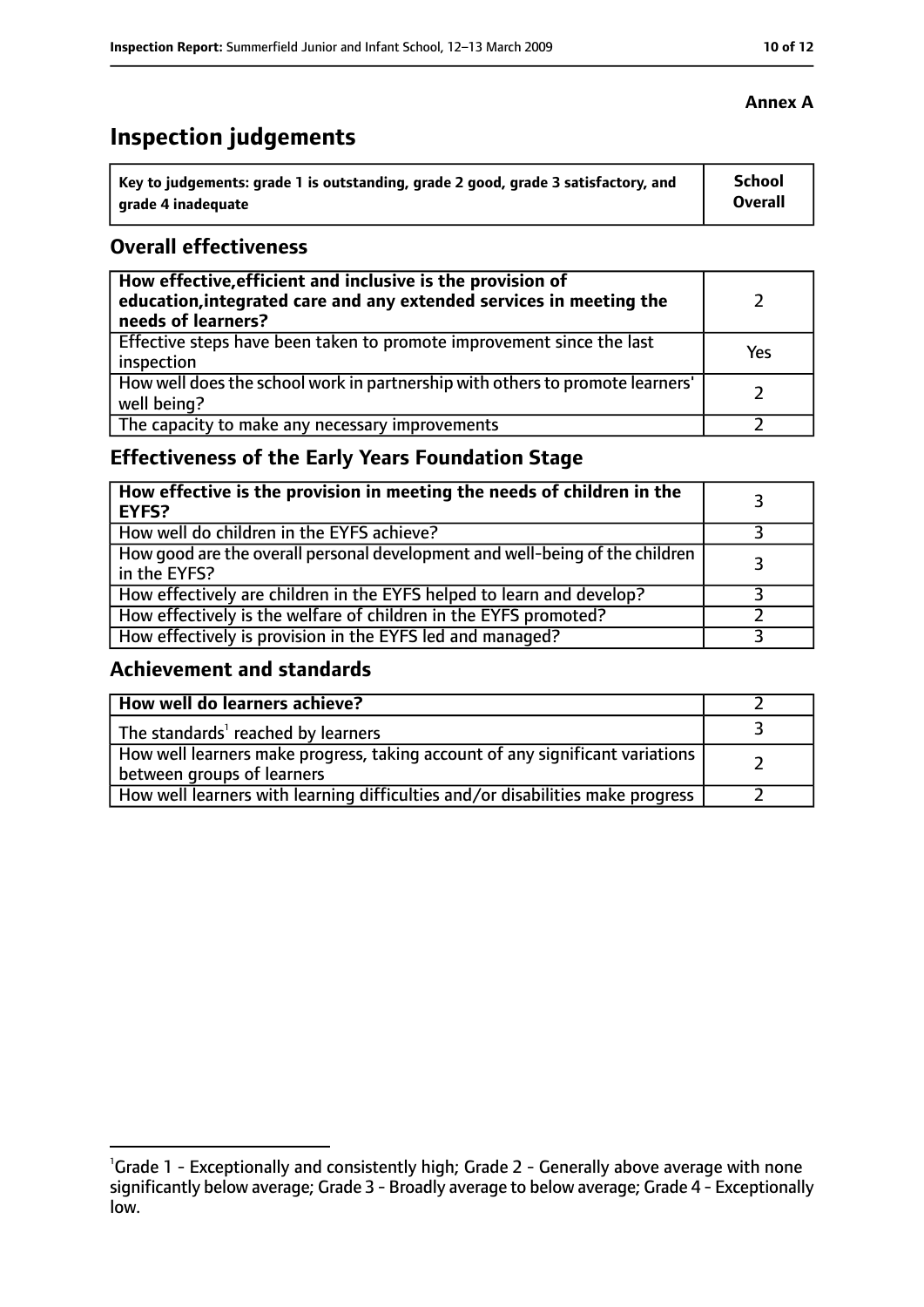# **Personal development and well-being**

| How good are the overall personal development and well-being of the<br>learners?                                 |  |
|------------------------------------------------------------------------------------------------------------------|--|
| The extent of learners' spiritual, moral, social and cultural development                                        |  |
| The extent to which learners adopt healthy lifestyles                                                            |  |
| The extent to which learners adopt safe practices                                                                |  |
| The extent to which learners enjoy their education                                                               |  |
| The attendance of learners                                                                                       |  |
| The behaviour of learners                                                                                        |  |
| The extent to which learners make a positive contribution to the community                                       |  |
| How well learners develop workplace and other skills that will contribute to<br>their future economic well-being |  |

# **The quality of provision**

| How effective are teaching and learning in meeting the full range of<br>learners' needs?              |  |
|-------------------------------------------------------------------------------------------------------|--|
| How well do the curriculum and other activities meet the range of needs and<br>interests of learners? |  |
| How well are learners cared for, quided and supported?                                                |  |

# **Leadership and management**

| How effective are leadership and management in raising achievement<br>and supporting all learners?                                              |           |
|-------------------------------------------------------------------------------------------------------------------------------------------------|-----------|
| How effectively leaders and managers at all levels set clear direction leading<br>to improvement and promote high quality of care and education |           |
| How effectively leaders and managers use challenging targets to raise standards                                                                 |           |
| The effectiveness of the school's self-evaluation                                                                                               |           |
| How well equality of opportunity is promoted and discrimination eliminated                                                                      |           |
| How well does the school contribute to community cohesion?                                                                                      |           |
| How effectively and efficiently resources, including staff, are deployed to<br>achieve value for money                                          |           |
| The extent to which governors and other supervisory boards discharge their<br>responsibilities                                                  | 3         |
| Do procedures for safequarding learners meet current government<br>requirements?                                                                | Yes       |
| Does this school require special measures?                                                                                                      | <b>No</b> |
| Does this school require a notice to improve?                                                                                                   | No        |